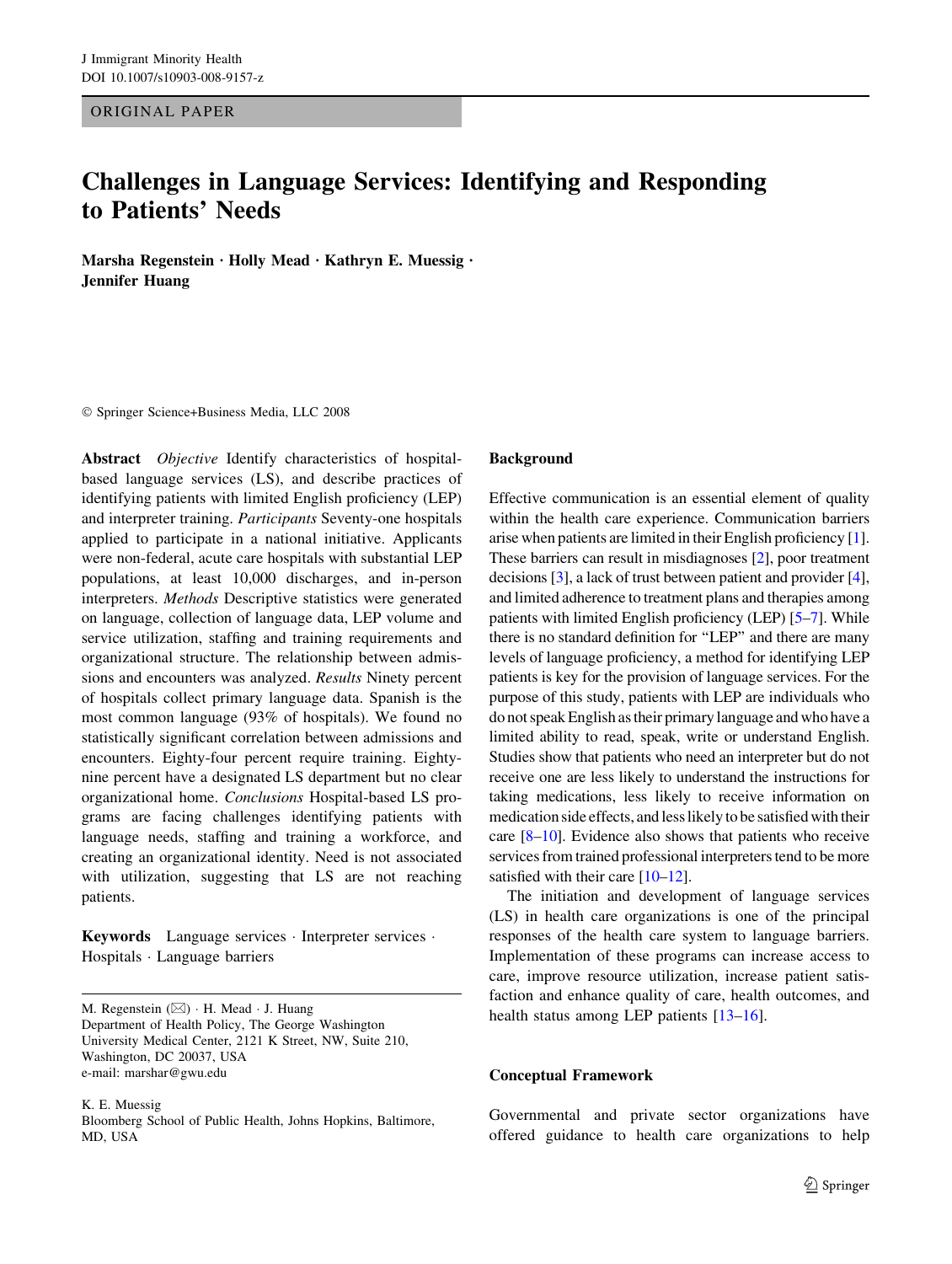identify best practices in the delivery of LS [\[17–19](#page-5-0)]. Among the practices considered to be essential in the development of a quality LS program are: (1) the capability to identify and track LEP patients and (2) the ability to provide competent and appropriately trained interpreters.

Little is known about health care organizations' success in implementing these elements in the field. This study examined the extent to which these principal practices were being realized by hospital LS programs, using a unique sample of 71 hospitals with established interpreter programs. It also identified two additional components, organizational structure of LS and LS volume and utilization, that may have presented challenges for hospitals as they attempted to reduce barriers through the implementation of LS.

While the information in this study may have been readily available at hospitals that have established, sophisticated LS programs and was likely examined on the individual organization level, this study provides a new contribution to the field by bringing together information from 71 hospitals, the largest dataset of its type to date. This study, while small in sample size, can be used to help the field identify key areas of hospital LS that should be examined to ensure that LS are appropriately and efficiently provided to LEP patients.

### Methods

### Study Design

In April 2006, 71 hospitals submitted proposals to a health care foundation to participate in a nationwide initiative [[20\]](#page-5-0) to improve the quality of LS [\[21](#page-5-0)]. The initiative was open to non-federal, acute-care hospitals with sufficient LEP population to warrant interest in improving delivery of language services through quality improvement efforts, a minimum of 10,000 annual discharges, and at least some in-person professional interpreters.

The proposal consisted of two sections. The first section included 20 general questions related to the characteristics of the hospital, its patient population and LS program. Responses in this section were confined to discreteresponse categories provided through a drop-down menu. The second section consisted of 16 open-ended questions on topics related to LS workforce, strengths and weaknesses of the LS program, experience and interest in quality improvement, and organizational commitment to improvements in care delivery for patients with LEP. We obtained IRB approval from George Washington University's Office of Human Research at the beginning of the Speaking Together project (IRB # 040606). The approved research protocol included using data from the project for papers, manuscripts, and reports.

#### Variables of Interest

In addition to variables associated with location, bed size, and hospital governance, hospitals reported data in the following categories: (1) primary language and collection of language data, (2) LEP patient volume and utilization of services, (3) staffing and training requirements, and (4) organizational structure.

### Definitions of Key Variables

Size of LEP populations was defined as the percent of patients who received care from the hospital who spoke, as their primary language, a language other than English. Responses were grouped into three categories,  $\langle 25\% \rangle$  of patients, 26–50%, and 50% or greater. These categories reflected the distribution of LEP patients across sample hospitals and were not likely to be representative of the size of LEP populations in U.S. hospitals. Number of LEP encounters was defined as patient encounters with on-site interpreters who worked full-time or part-time at the hospital and/or its outpatient clinics. Hospitals classified these encounters according to seven pre-determined categories that ranged from a low of  $\leq 500$  encounters to a high of [49,000. Hospitals were instructed to include all in-person LS encounters provided in inpatient and outpatient settings under the aegis of the organization, such as in-person interpretation provided by interpreting services staff, contract employees, volunteers, and other staff or clinicians. Encounters provided via telephonic or video interpreting were not included in the estimate. Because there were no standard or universal definitions used by hospitals to define encounters, and the project methodology did not allow for developing a uniform definition among respondents, we did not provide a standard definition of encounter. We were aware that programs varied in terms of the way they counted LS encounters and reported this variable.

We created the variable ''number of LEP admissions'' using percent of population with LEP and number of hospital admissions. Hospitals provided an estimate of LEP patient volume as a percent of their total patients. To control for variation in overall volume across hospitals, we estimated the number of LEP admissions by multiplying the hospital's reported proportion of LEP patients by the total number of admissions as indicated by the 2005 American Hospital Association survey [\[22](#page-5-0)]. Since hospitals reported the percent of LEP patients as a range, the mid-point of the range was used as the multiplying factor.

## Analytic Strategies

We analyzed data from the 71 hospital-based LS programs according to four factors (1) hospitals' practices regarding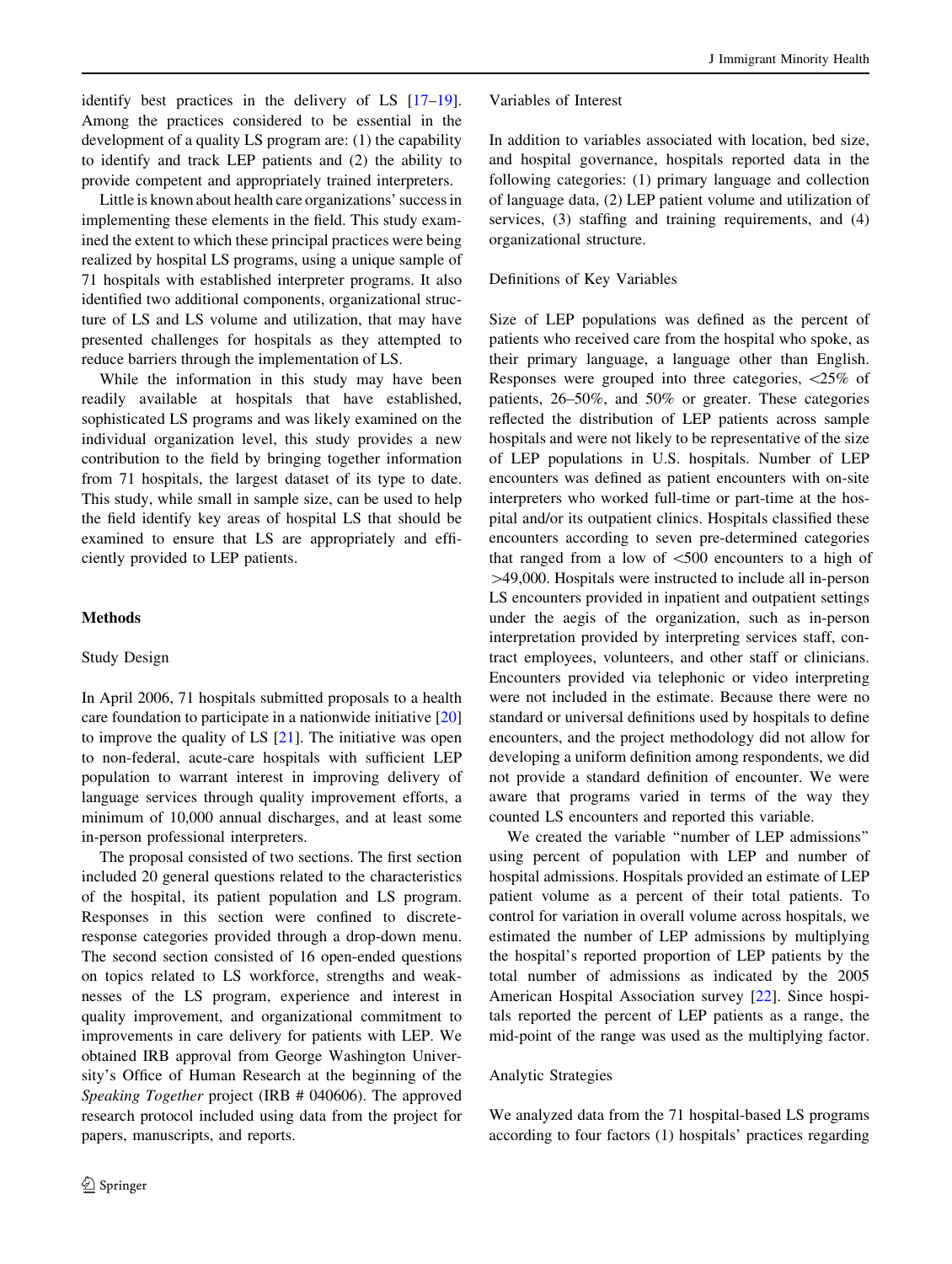collection of patients' language; (2) whether provision of services corresponds to need; (3) training and assessment requirements for LS staff; and (4) organizational location of the designated LS department.

Descriptive statistics were generated for each element. We calculated frequencies and cross tabulations for hospital characteristic and LS data derived from discrete response questions. For narrative responses, we grouped common replies into three categories: ''yes'' for hospitals that reported they had the variable (practices regarding collection of language, training and assessment requirements, provision of services corresponding to need, and organization location of the LS department), ''no'' for hospitals that report they did not have the variable and ''no mention'' for hospitals that make no mention of the variable. Variables from narrative response included those associated with location of LS, primary language data collection, interpreter workforce, and training and assessment. To examine whether provision of services corresponds to need, we measured the likelihood of association using the Spearman correlation coefficient. We used Stata 9 statistical analysis software package [[23\]](#page-5-0) for all statistical calculations.

The sample size of our hospitals for most of the discreteresponse variables was 71. Sample size decreased across a number of the narrative-response questions due to the ''no mention'' category. In our analysis, we treated the ''no mention'' responses as non-responses.

### **Results**

#### Sample Characteristics

The sample of 71 hospital-based LS programs included hospitals from all four major geographic regions as defined by the U.S. Census Bureau [\[24](#page-5-0)] and represented 26 states and the District of Columbia (Table 1). Several states were overrepresented in the sample, with six states home to nearly half (49.3%) of LS programs. Eighty-seven percent of programs served primarily urban communities. Midsized hospitals made up 62.7% of the sample. Nearly threequarters (74.7%) of hospitals were not-for-profit.

Criteria for participation in the quality improvement initiative included (1) the existence of a sufficient LEP population to warrant interest in and willingness to invest in improving delivery of language services through quality improvement efforts and (2) the use of some in-person interpretation (as opposed to all telephonic or video interpretation). As a result, the sample was skewed toward hospitals with established programs and larger LEP populations and was not representative of all hospitals with LS programs.

Table 1 Characteristics of the study sample

| Characteristic                                    | Hospitals ( $n = 71$ ) Percent (no.) |
|---------------------------------------------------|--------------------------------------|
| Geographic region                                 |                                      |
| Northeast                                         | 32.4(23)                             |
| Midwest                                           | 26.8(19)                             |
| South                                             | 22.5(16)                             |
| West                                              | 18.3 (13)                            |
| Hospital size—number of staffed beds <sup>a</sup> |                                      |
| $<$ 300                                           | 17.9 (12)                            |
| 300-699                                           | 62.7(42)                             |
| >699                                              | 19.4 (13)                            |
| Primary market served <sup>b</sup>                |                                      |
| Rural                                             | 45.1 (32)                            |
| Suburban                                          | 63.4 (45)                            |
| Urban                                             | 87.3 (62)                            |

<sup>a</sup> Number of staffed beds as listed in AHA Guide 2006

<sup>b</sup> Hospitals could select multiple primary service areas

## Identification of LEP Patients, Language Preferences and LS Capacity

Identification of patients with LEP is a critical step in improving LS and the care that LEP patients receive. Knowing where and how hospitals collect these data are also important in terms of assessing hospitals' procedures and their ability to accurately track LEP patients. In our sample, the vast majority of hospitals (90%) collected information on their patients' primary language, although prior research suggests that data collection is uneven and incomplete across the hospitals [\[25](#page-5-0)]. Ninety-three percent of the hospitals indicated that Spanish was the most common language spoken by LEP patients. Vietnamese was cited by 18.3% of hospitals as the second most common language spoken by LEP patients, followed by Russian and Chinese (8.5% each).

Most hospitals (83.1%) collected the data during patient registration in both the inpatient and outpatient setting. Additionally, nearly half (49.3%) also collected primary language data at other points during the health care encounter, including patient education sessions, patient history and/or clinical assessment, and discharge. All of the hospitals that collected language data on patients during the registration process did so through electronic data systems. Subsequent data collection efforts involved a combination of electronic and manual data recording.

Availability of in-person interpretation was an indicator of hospitals' capacity to provide LS to LEP patients. Given that one of the criteria for inclusion in the quality improvement initiative was the use of some in-person interpretation, it was not surprising to find that capacity of this service was high in our sample. Over half (53.5%) of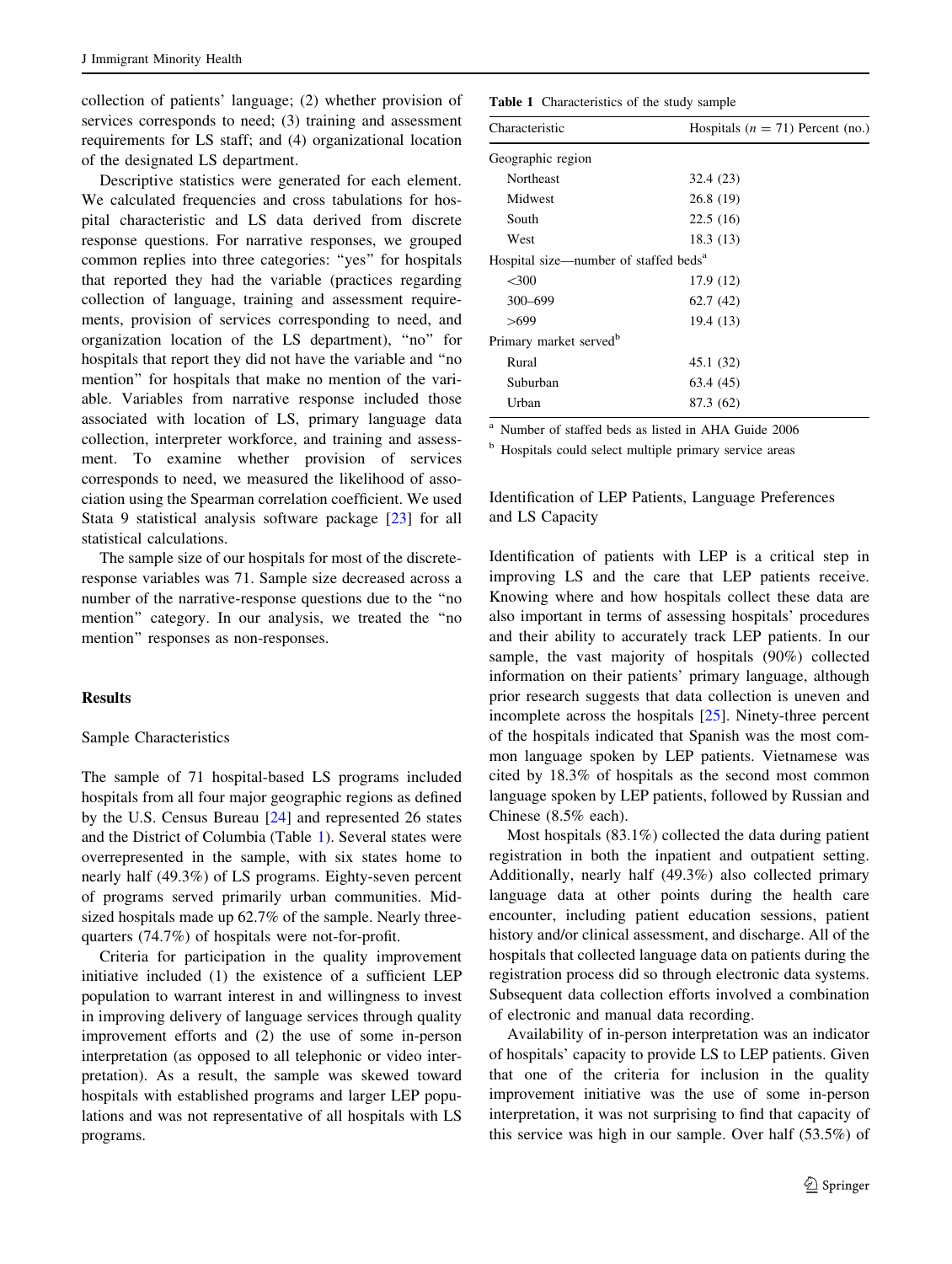the hospitals provided in-person interpreting services for at least five languages and 46.4% offered in-person interpreting for six or more languages. Six hospitals indicated that they provide in-person interpreting in more than 40 languages. Most of the hospitals with interpreters that provided services in multiple languages included American Sign Language (ASL) among these languages. At five hospitals, ASL was the second most commonly interpreted language.

#### LEP Patient Volume and Utilization of LS

Examining the volume of LEP patients and the utilization of LS is critical to knowing whether the demand for LS is being appropriately addressed by hospitals. In our sample, over a quarter (26.9%) of hospitals reported that in their overall patient population more than half were LEP. At 23.9% of the hospitals in our sample, between one-quarter and one-half of all patients were LEP. The remaining half of the sample hospitals had LEP populations of 25% or less.

Annual number of interpreter encounters were skewed to the high end with over  $1/5$  (21.1%) of the hospitals reporting they had 50,000 or more encounters per year and 16.9% reporting they had between 25,000 and 49,999 encounters. At the low end, only 7% of hospitals reported fewer than 500 encounters.

Interestingly, LEP admissions were not significantly correlated with LEP encounters, suggesting that utilization of LS does not necessarily reflect the demand of these services ( $r = 0.19$ ,  $P = 0.15$ ). A scatter plot of the two variables, shown in Fig. 1, illustrates the apparent absence of association between estimated LEP admissions and LEP encounters.



Fig. 1 Annual LEP admissions and interpreter encounters

Staffing and Training Requirements

As language services become more established in hospitals, the composition and the training requirements of the staff will be critical to examine the quality of the services being offered to LEP patients. It is clear that the staffing composition of LS varied; in our sample all of the hospitals delivered LS using a combination of in-house staff, contract, freelance or volunteer interpreters, but the reliance on any one of these methods differed. The most common vehicle for providing LS was through full- or part-time dedicated hospital staff whose principal professional role was the delivery of medical interpretation. The size of the interpreter workforce differed across the hospitals, ranging from 1 FTE to 68 FTE with a median of 13. Over 70% of hospitals reported using contract staff to provide some interpretation and 62.0% indicated that they include bilingual staff as a component of their LS program. Some hospitals in the sample used volunteers to interpret, in conjunction with staff or contract interpreters.

Ninety-seven percent of hospitals in the sample used telephonic interpretation services to support communication between hospital staff and clinicians and patients with LEP, although they used it to very different degrees. Ten hospitals (14.1%) also provided video-based interpreting services.

The majority of hospitals had policies regarding the qualifications of their LS workforce, although these policies varied substantially across the sample. Ninety-five percent of hospitals required that interpreters' language skills be assessed. Eighty-four percent of hospitals either provided training for interpreters or required proof of completion of various training programs; 16% did not have specific training requirements and did not offer interpreter training on-site. No single interpreter training program was consistently used among the hospitals with established training thresholds for interpreters, though several mentioned that they required a 40-h interpreter training program called *Bridging the Gap*  $[26]$  $[26]$ . A few hospitals reported that they offered an in-house training program. The median training period was 40 hours and ranged from a low of 2 h to a high of 100 h. Few hospitals provided details about training requirements related to bilingual staff who interpreted on an as needed basis.

#### Organizational Placement of LS Departments

Where LS were located could indicate the prominence or importance of these kinds of programs within a hospital's structure. Although most of the hospitals in our sample (88.7%) had a designated department that housed LS, the location of these departments varied considerably across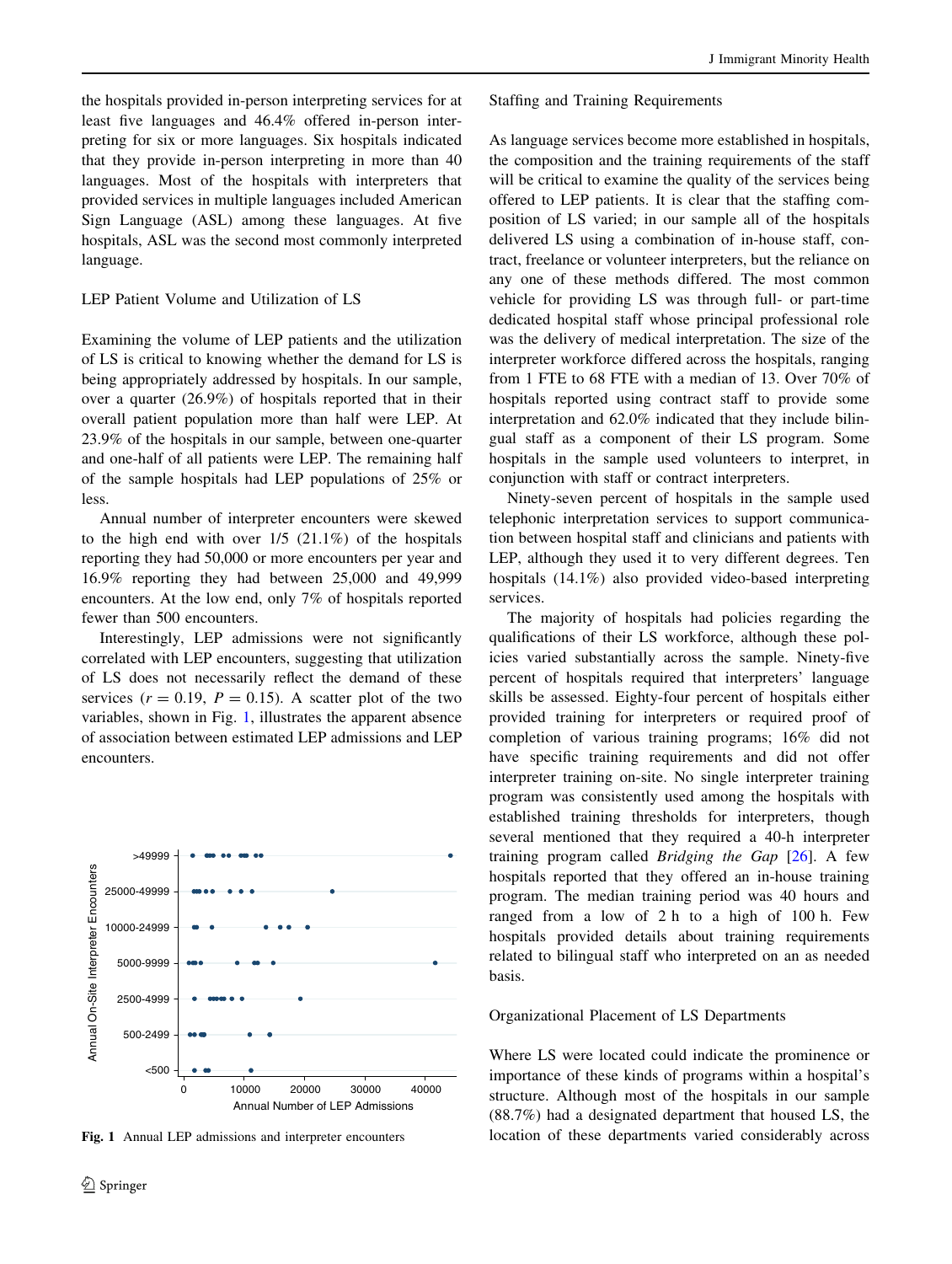the sample. More than 15 different hospital departments were reported as homes to LS programs. The most common organizational location, mentioned by 19.7% of hospitals in the sample, was in patient/guest relations. The social work/social services department was home to LS at 12.6% of hospitals, the international/cultural competence department housed 11.3% of hospital LS programs, and the community affairs department was home to 9.9% of programs. In other hospitals, LS were located within quality improvement, human resources, the emergency department, the hospital foundation, the communications department, and other operational components of the hospital.

## Discussion

Our study drew on data from 71 hospitals to examine the progress hospitals have made in reducing language barriers through the development and implementation of LS programs. Our results suggest that hospital-based LS programs varied significantly in how they identified language needs, met the demand of LEP patients, staffed and trained LS workforce and created an organizational identity within the hospital structure. Given these challenges, it is important that the field of interpreter services considers how best to advance the delivery of language services to LEP patients. This study identified areas of hospital LS that were most challenging and variable across different providers. The suggestions below address ways to advance language services through standardizing definitions and measurement, educating providers and staff about the availability of LS, raising visibility of LS programs, and customizing LS staffing models and programs to an organization's goals and structure.

Standardizing definitions and concepts are key to advancing language services. The area of language services desperately needs a framework that can help organizations measure their progress in identifying LEP patients, language preference, LEP patient volume, and utilization of LS. Speaking Together began efforts to standardize measurement by proposing methods and measures for hospitals to assess delivery of their language services. Measures focusing on how patients are identified as requiring interpreter services and the efficiency with which interpreter services are delivered to those patients were piloted during a quality improvement collaborative, providing the field with benchmarks for identifying, tracking and improving delivery of language services [[27\]](#page-5-0). Standardizing definitions and measures would allow for research replicating this study with larger sample sizes and more robust statistical analyses.

- Provider education and ease of access to LS may help ensure that patients needing LS are receiving them. Our study indicates that the need for LS based on LEP admissions was not correlated with actual interpreter encounters, suggesting that supply did not meet demand. Physicians and nurses need to be aware of the vital services available to them for LEP patients through LS programs. Anecdotal evidence suggests that the easier it is for a physician or nurse to obtain and incorporate LS into their care, the more likely they will include it as routine practice [\[28](#page-5-0)].
- A departmental home for LS suggests integration into the organization's strategic goals. Our study suggests there was no consistent home for LS within the organizational structure of the hospital. This finding may indicate that hospitals struggle to figure out how LS fit into their organizational model of delivering high quality care. To the extent that LS can promote their department's positioning or visibility within the organization, the importance of the LS program will be more likely to take on a central role in daily operations of the hospital.
- LS programs should be customized to the structure, needs, and operating culture of the organization. Our study found that hospitals around the country relied on various staffing models for LS, were highly variable in size of LS staff, and varied by whether preferred method of delivery of LS was in-person, telephone, or video. These findings suggest that there are no clear staffing models or modalities of interpretation that have emerged as the preferred model for LS, and that each LS program must be customized based on an organization's culture and capacity to support a particular staffing structure.

## Study Limitations

Several important limitations were associated with the data collected from the proposals. First, the applicants were a selfselected group of hospitals and not necessarily representative of all hospital-based LS programs. Based on anecdotal information derived through interviews with LS programs around the country, we believe the sample significantly overstated the size, scope and complexity of hospital-based LS programs. The sample was responsive to the proposal requirements and was clearly biased toward larger programs that had higher numbers of in-person interpreter encounters. Secondly, bias may have been introduced in hospitals' responses due to the nature of the data. The fact that the hospitals' proposals represented applications for a competitive grant that provided both grant funding and technical support could affect the type of information presented and the candor in reporting certain data. Also, the study sample